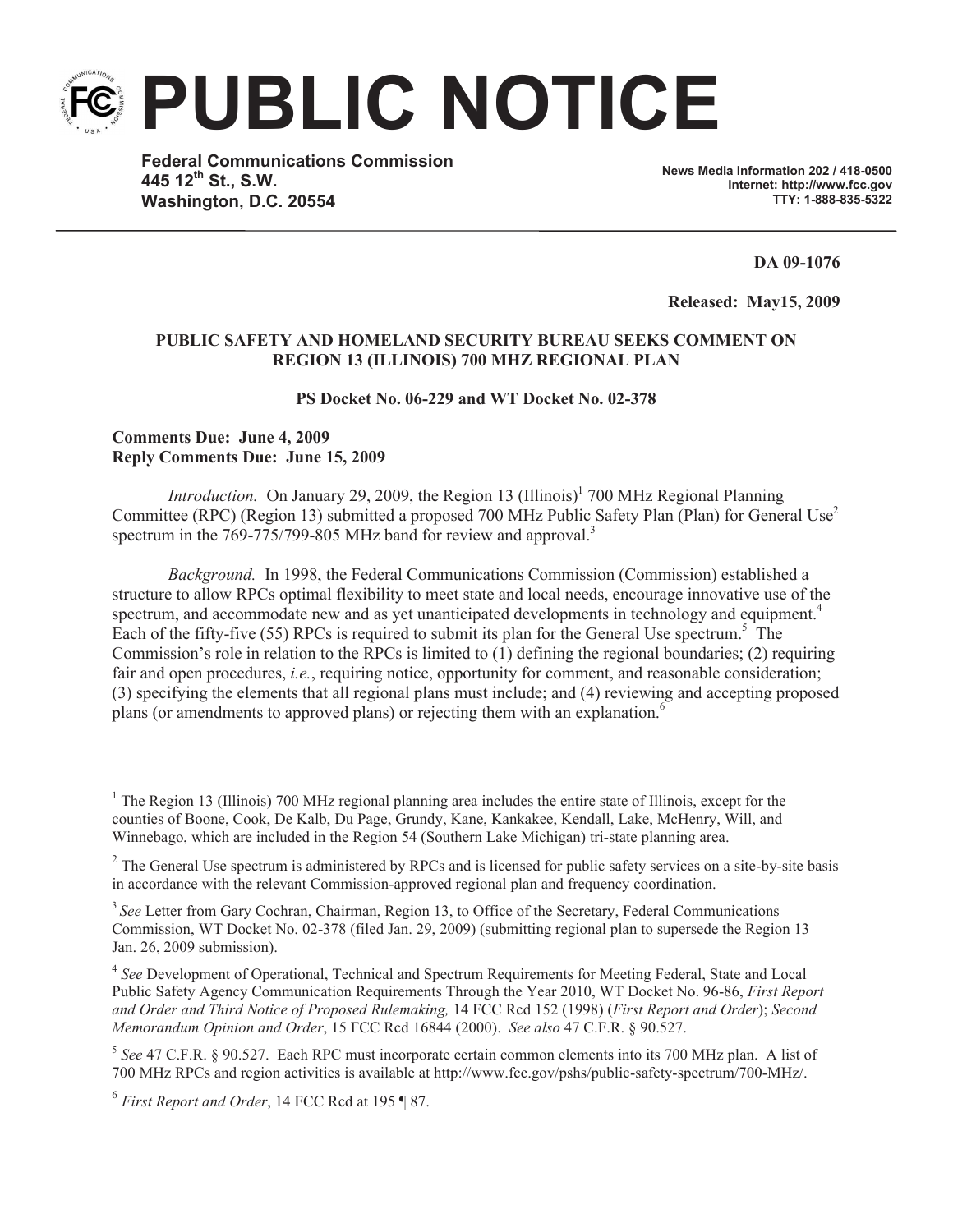The Commission expects RPCs to ensure that their committees are representative of all public safety entities in their regions by providing reasonable notice of all meetings and deliberations. Further, regional plans must include an explanation of how all eligible entities within the region were given such notice.<sup>7</sup> For the initial meeting, called by the convenor to form the RPC and hold elections, the Commission requires at least sixty days notice.<sup>8</sup> In developing their regional plans, RPCs must ensure that their proposed plans comply with the rules and policies governing the 700 MHz public safety regional planning process.<sup>9</sup> We also encourage the RPCs to consider utilizing the guidelines developed by the Public Safety National Coordination Committee (NCC).<sup>10</sup> RPCs may approach the assignment of the spectrum differently, *e.g.,* by making specific assignments to eligible public safety entities, or by establishing an allotment pool approach based on political boundaries such as counties.

On July 31, 2007, the Commission adopted a *Second Report and Order* revising the rules governing wireless licenses in the 700 MHz band.<sup>11</sup> The Commission adopted a plan for the 700 MHz band to establish a nationwide, interoperable public safety broadband communications network for the benefit of state and local public safety users. The Commission designated the lower half of the 700 MHz public safety band for broadband communications (763-768/793-798 MHz) and consolidated existing narrowband allocations in the upper half of the public safety 700 MHz band (769-775/799-805 MHz).

*The Region 13 700 MHz Plan.* The Region 13 Plan pre-allocates the consolidated narrowband General Use spectrum by county.<sup>12</sup> The Plan was coordinated with all seven adjacent regions to Region 13: Region 14 (Indiana), Region 15 (Iowa), Region 17 (Kentucky), Region 24 (Missouri), Region 39 (Tennessee), Region 45 (Wisconsin) and Region 54 (Southern Lake Michigan).<sup>13</sup> We have reviewed the Region 13 Plan and find it to be compliant with the applicable Commission rules and policies, and tentatively accept the Plan.

Prior to taking further action on the Plan, by this Public Notice, we solicit comments on the Plan. Pursuant to Sections 1.415 and 1.419 of the Commission's rules, 47 C.F.R. §§ 1.415, 1.419, interested parties may file comments on the Region 13 700 MHz Plan on or before **June 4, 2009** and reply

<sup>12</sup> *See* Plan, Appendix E – CAPRAD Frequency Sort by County.

 $<sup>7</sup>$  *Id.* at 193-94 ¶ 84. RPCs must promptly adopt operating procedures that "ensure that all entities will be given</sup> reasonable notice of all committee meetings and deliberations." *Id.* at 195 ¶ 86.

<sup>8</sup> *Id*. at 195 ¶ 86 & n.220.

<sup>9</sup> 47 C.F.R. § 90.527; *see also First Report and Order,* 14 FCC Rcd at 190-96 ¶¶ 77-89.

 $10$  The NCC was a federal advisory committee established by the Commission in 1999 to address and advise the Commission on operational and technical parameters for use of the 700 MHz public safety band. In addition, the NCC was tasked with providing voluntary assistance in the development of coordinated regional plans, and developed a *Regional Planning Guidebook.* Following the sunset of the NCC's charter on July 25, 2003, the National Public Safety Telecommunications Council (NPSTC) agreed to continue to provide assistance to regional planners. A copy of the 700 MHz Regional Planning Guidebook is available at http://www.npstc.org/nccsubcom.jsp.

<sup>&</sup>lt;sup>11</sup> Implementing a Nationwide, Broadband, Interoperable Public Safety Network in the 700 MHz Band; Development of Operational, Technical and Spectrum Requirements for Meeting Federal, State and Local Public Safety Communications Requirements Through the Year 2010, PS Docket No. 06-229, WT Docket No. 96-86, *Second Report and Order*, 22 FCC Rcd 15289 (2007) (*Second Report and Order*).

<sup>13</sup> *See* Plan, Appendix L – Adjacent Region Letters of Concurrence; *see also* Plan, Appendix I - Dispute Resolution Process and Agreements (signed by all regions adjacent to Region 13).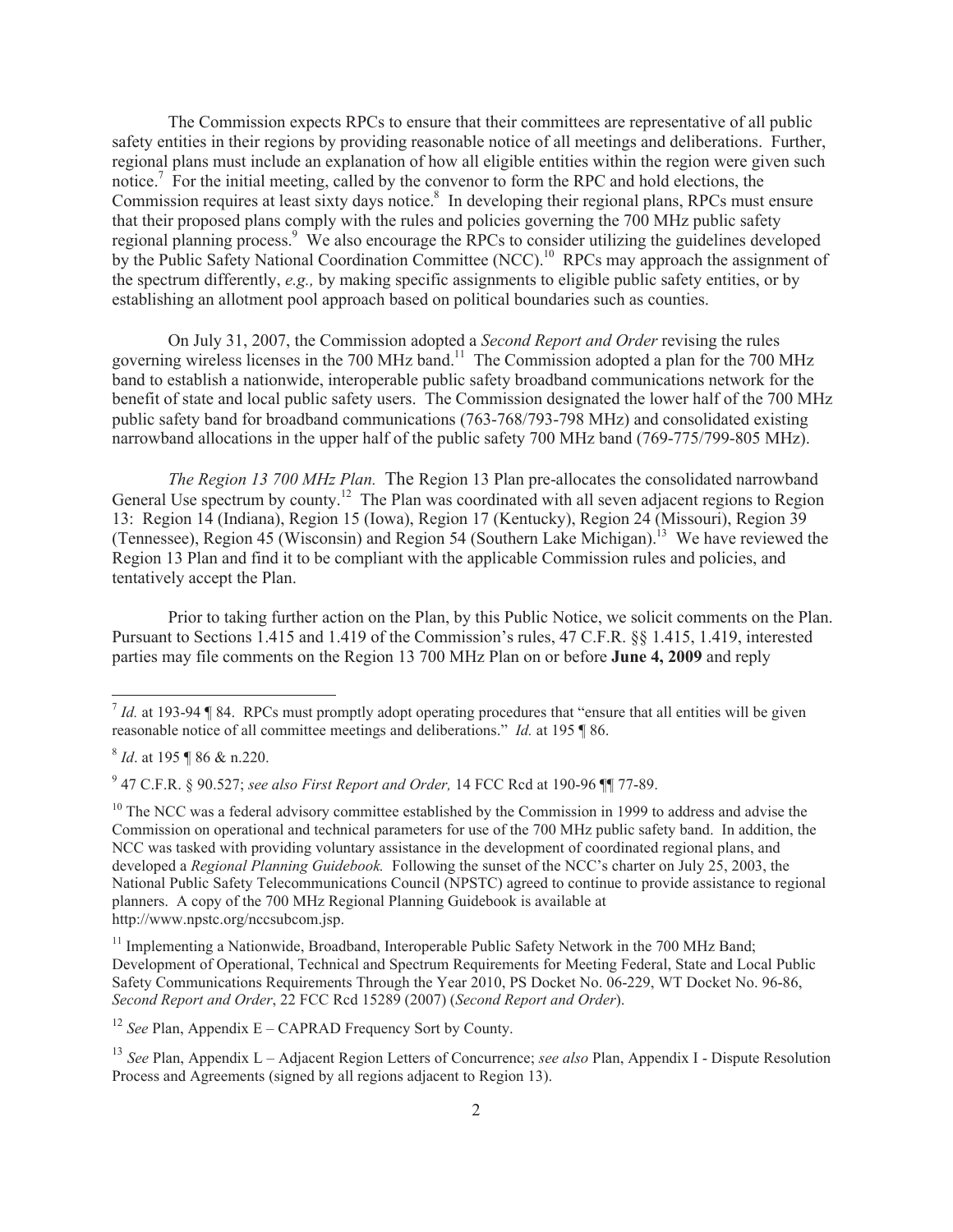comments on or before **June 15, 2009**. All comments and reply comments should reference the subject Revised Plan and **PS Docket No. 06-229** and **WT Docket No. 02-378**. Comments and reply comments may be filed by using (1) the Commission's Electronic Comment Filing System (ECFS), (2) the Federal Government's eRulemaking Portal, or (3) by filing paper copies. *See* Electronic Filing of Documents in Rulemaking Proceedings, 63 FR 24121 (1998).

- **•** Electronic Filers: Comments and reply comments may be filed electronically using the Internet by accessing the ECFS: http://www.fcc.gov/cgb/ecfs or the Federal eRulemaking Portal: http://www.regulations.gov. Filers should follow the instructions provided on the website for submitting comments.
- For ECFS Filers: In completing the transmittal screen, filers should include their full name, U.S. Postal Service mailing address, and the rulemaking number. Parties may also submit an electronic comment by Internet e-mail. To get filing instructions, filers should send an email to ecfs@fcc.gov and include the following words in the body of the message: "get form." A sample form and directions will be sent in response.
- § Paper Filers: Parties who choose to file by paper must file an original and four copies of each filing.

Filings can be sent by hand or messenger delivery, by commercial overnight courier, or by firstclass or overnight U.S. Postal Service mail (although the Commission continues to experience delays in receiving U.S. Postal Service mail). All filings must be addressed to: Secretary, Office of the Secretary, Federal Communications Commission.

- § The Commission's contractor will receive hand-delivered or messenger-delivered paper filings for the Commission's Secretary at 236 Massachusetts Avenue, NE, Suite 110, Washington, D.C. 20002. The filing hours at this location are 8:00 a.m. to 7:00 p.m. All hand deliveries must be held together with rubber bands or fasteners. Any envelopes must be disposed of before entering the building.
- § Commercial overnight mail (other than U.S. Postal Service Express Mail and Priority Mail) must be sent to 9300 East Hampton Drive, Capitol Heights, MD 20743.
- § U.S. Postal Service first-class, Express, and Priority mail should be addressed to 445 12th Street, SW, Washington, D.C. 20554.
- § People with Disabilities: To request materials in accessible formats for people with disabilities (Braille, large print, electronic files, audio format), send an email to fcc504@fcc.gov or call the Consumer & Governmental Affairs Bureau at (202) 418-0530 (voice), (202) 418-0432 (tty).

All filings must be addressed to the Commission's Secretary, Marlene H. Dortch, Office of the Secretary, Federal Communications Commission, 445 12th Street, SW, Washington, D.C. 20554. Parties must also serve one copy with the Commission's copy contractor, Best Copy and Printing, Inc. (BCPI), Portals II, 445 12th Street, SW, Room CY-B402, Washington, D.C. 20554, (202) 488-5300, or via email to fcc@bcpiweb.com.

The Plan is available through ECFS at ecfs@fcc.gov. Region 13 Plan documents in **PS Docket No. 06-229** and **WT Docket No. 02-378** are available for public inspection and copying during business